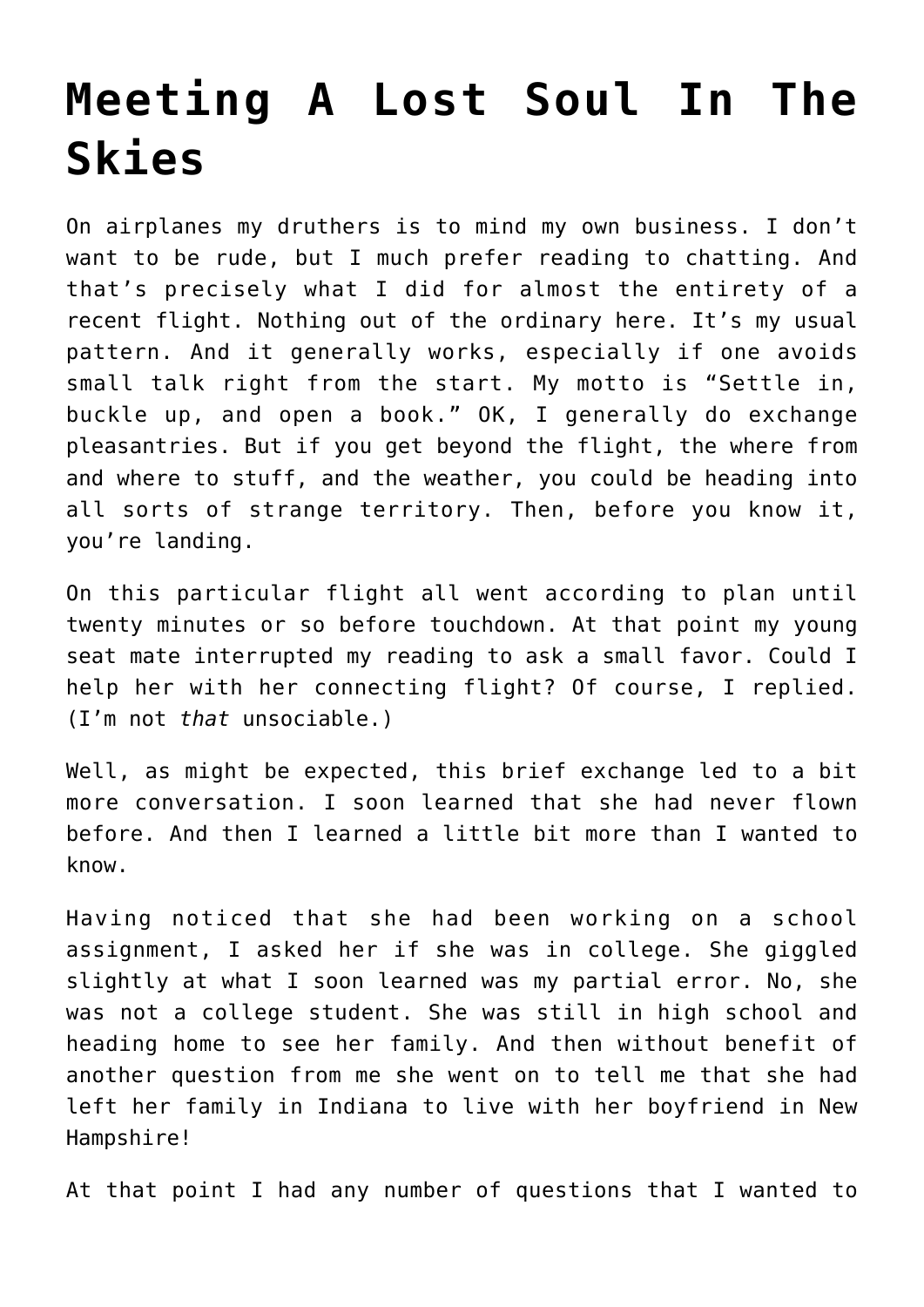ask. Not to mention any number of things I wanted to say. But instead I kept quiet.

Why was I suddenly silent? Not because I wanted to return to my reading. It was much too late in the flight—and in the conversation—for that. And not because I wanted to pretend that I had not heard what I had just heard.

In part, I was too stunned to reply. But I was also too cowardly. Cowardly? Yes, cowardly. To be sure, I quickly rifled through all of the usual excuses. It's none of my business, I told myself. And it wasn't. Besides, she's a perfect stranger. Which she was. And of course, there was too little time. Which was—and wasn't—true.

So there you have it. A sad commentary, twice over, on the state of affairs in 21st-century America. A teen-aged high school-going girl can think nothing of moving in with her boyfriend half way across the country. And then that same teen can think nothing of telling a perfect stranger of this arrangement.

Did her parents know, I wondered. Did they approve? If not, were they speaking to her? If so, were they helping her? And if so, how—and why? Was she going home to visit or to stay?

Answers to any or all of those questions might have led to a few more questions—and a few more comments—from me. But that was that. I was left with my questions unasked and unanswered. In sum, I was left to wonder what she was doing with her life. And she was left to wonder whether she would get to her next flight on time.

Lest you think I had been stunned into complete silence, I did my duty as a fellow passenger (even if I didn't do my duty as a fellow human being and surrogate in-flight parent). I escorted her to the right monitor, pointed her in the right direction, sent her on her way, and wished her well. (Yes, I am *that* sociable—and that cowardly).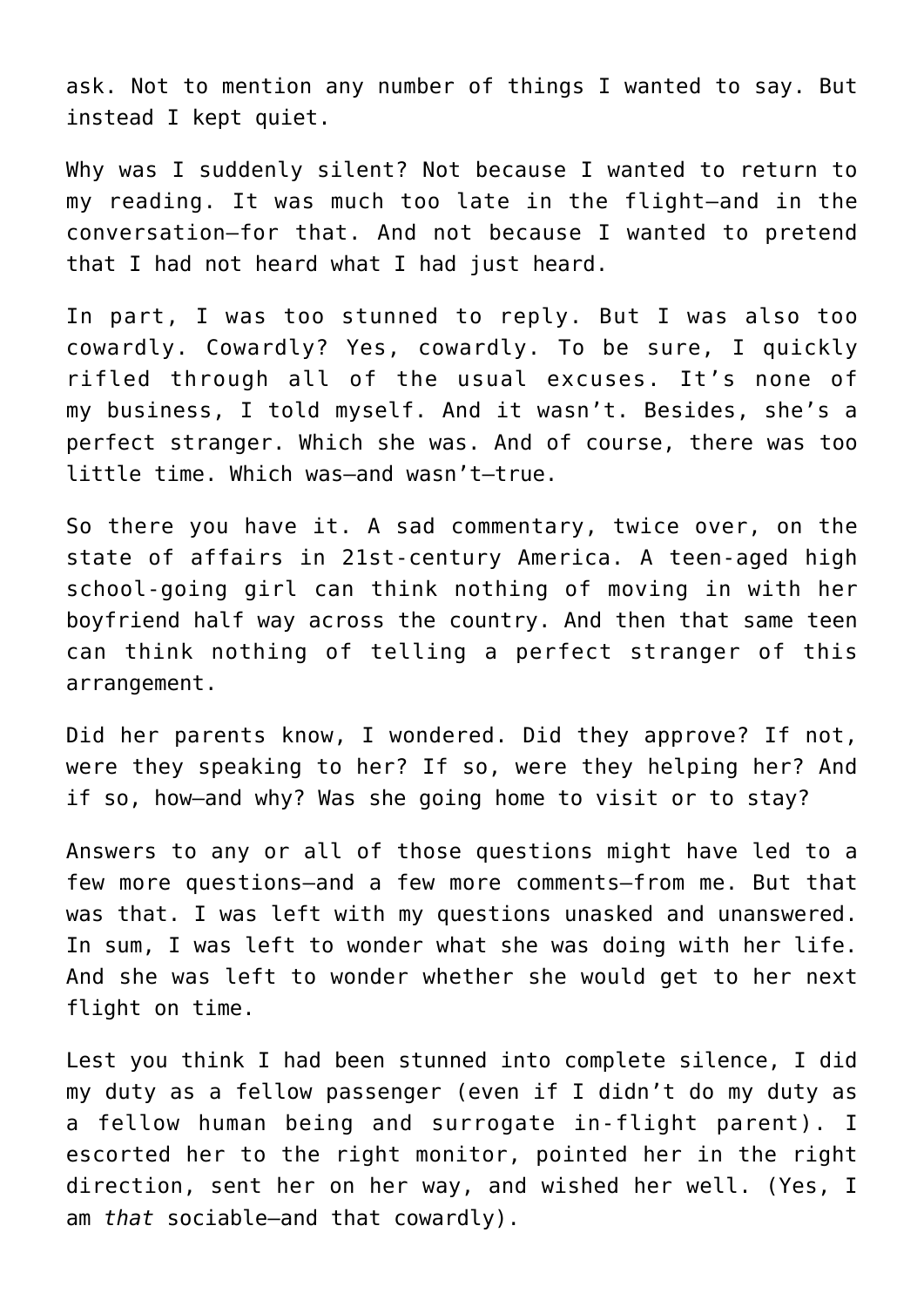As to helping her find her way in other right directions? On that score I failed completely. All I could do was trudge off to my own connecting flight, that brief human connection gone forever.

And all I can do now is wonder what will happen to that young girl with her high-school math book and her live-in boyfriend. And when I don't find myself wondering about her, I wonder about the future of a country that produces lost souls that don't even know that they are lost.

How could she be lost? After all, she was diligently doing her homework. She was traveling to see her family (while giving no indication that she was returning to live with them). And she thinks she has found at least one someone whom has some reason to think cares for her.

I have to assume that she found her way… to her immediate destination, that is. But did she find her way home? And where might that home be? Any such thoughts were probably not on her mind as she glanced at the monitor.

But many thoughts were on my mind that day. There once was a time when virtually every young person knew where home was. That's much less the case today. Of course, most teens have not left home to live with boyfriends or girlfriends. And most teens do know where home is—even as they go about the inevitable, and sometimes inevitably messy, business of making that difficult transition to adulthood before establishing a home of one's own. But what about this not necessarily inevitable (but increasingly common) business of pretending to be an adult while still a teen?

She spoke matter-of-factly and without embarrassment. And yet there was little doubt in my mind that she was setting herself up for heartache and failure. But hers is not the only failure. The real adults in her life have failed her as well. And that includes the one who happened to flit in and out of